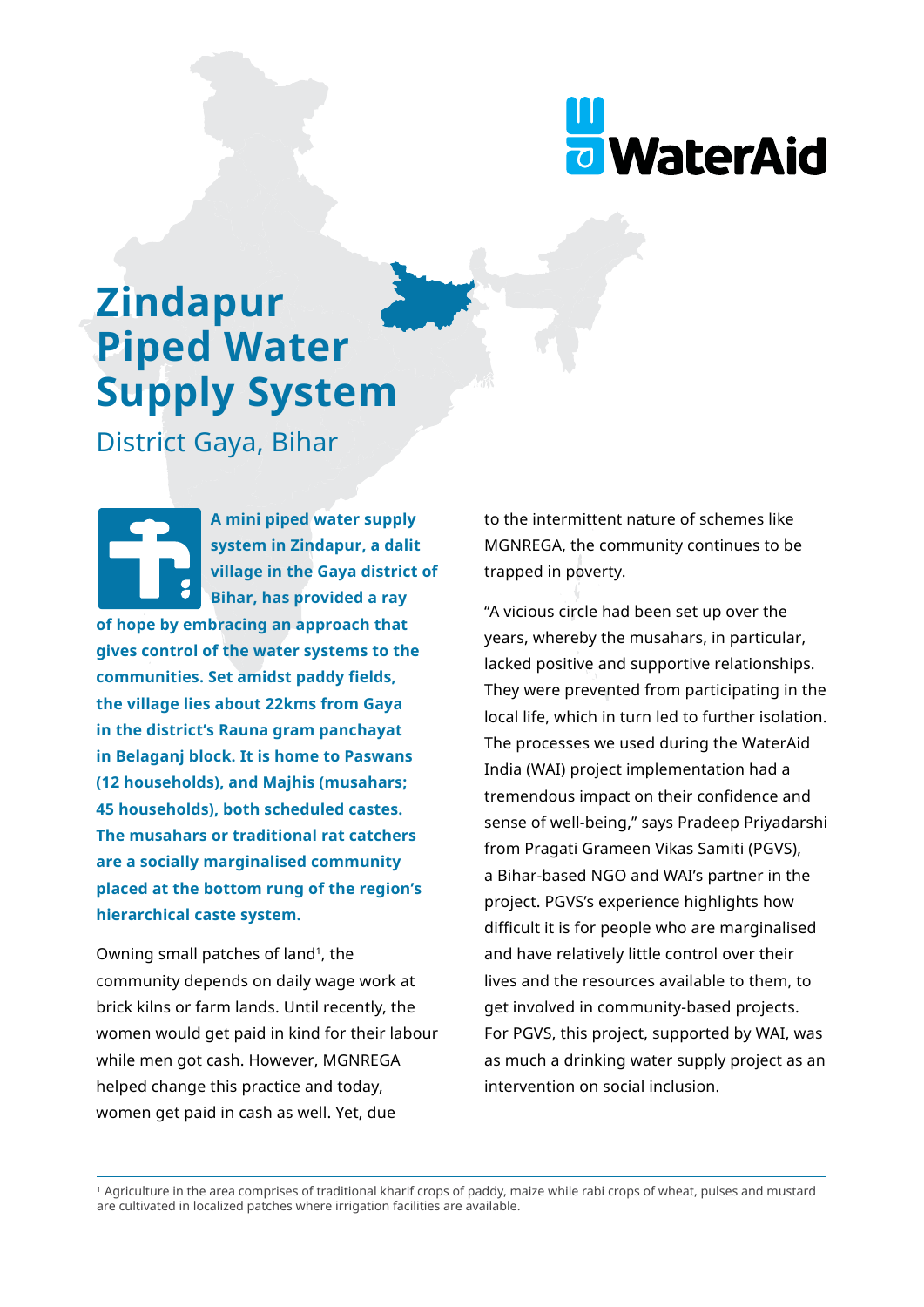## **THE DRINKING WATER SUPPLY SYSTEM**

Until 2016, the village, home to 57 households, depended on two dug wells, a hand pump2 installed by the Public Health Engineering Department (PHED) and two shallow private hand pumps that would go dry when the heat intensified in the summers $3$ owing to their shallow depth of about 40ft. The major water-bearing formations in the area are weathered and fractured granite and alluvium. The stage of groundwater development in the district stands at 48.4 per cent, and in Belaganj block at 68 per cent, both of which are in the safe<sup>4</sup> category as per the Central Ground Water Board (CGWB) data of 2013.

The river Phalgu<sup>5</sup> flows about two kilometres away from the village and the water table is reasonably good at 20 to 25ft, post monsoon. The groundwater in Zindapur is not affected by quality issues, though occurrence of fluoride in excess of the permissible limit (more than 1.5mg/l) has been reported in many areas in Belaganj, including some villages of the Rauna gram panchayat.

During the summers, the water table goes below 150ft from the ground level and discharge from the hand pumps, which are the main source of drinking water in the village, decreases to eight to ten litres per minute (lpm) and eventually dries up. "People would then depend on one of the two dug wells, which were still functional in the summers or collect drinking water from the tankers sent by the government," says Bhim

Kumar Majhi, a former operator of the mini piped water supply system.

Up until 2017, villagers had to take great pains trudging to the nearest water body to get water for their homes. Collecting drinking water from the dug well had turned into a nightmare for the women who would line up in long queues at the water point. Arguments would often break out on who would collect water first. Women and children would spend hours at the water point as a part of their daily grind. They would flock to get a few buckets of mucky water for their daily activities. Due to the extra load, the hand pump would often break down.

The two dug wells did not have enough water and people had to wait for them to be recharged in the monsoons. The wells were also unlined and therefore people were always in the danger of slipping in.

On the whole, the water supply was erratic and as a result of this persistent scarcity of potable water, there was a need for water supply augmentation. When PGVS approached the community in late 2016 with the idea of a piped water supply (PWS) scheme, the community was struggling for basics like clean water and decent toilets. It took them a while to understand the approach. "When the PGVS team initially approached the community, they struggled to change their behaviour with regard to toilet use, water handling, and other hygienerelated issues. Interactions with them revealed that the community severely lacked water and sanitation infrastructure," says

<sup>2</sup> Mark II hand pump

<sup>&</sup>lt;sup>3</sup> The annual average rainfall in the area is 1086mm.

<sup>4 &</sup>lt;=70% is 'safe' i.e. below the threshold of concern (over exploited, critical and semi-critical)

<sup>5</sup> Unlike other rivers in the district, the river Phalgu formed by the union of two large hilly streams originating in the Hazaribagh plateau –Lilajan and Mohana – flows from south to north through the area. The river brings in high floodwater during the peak rainy season, but flows as a tiny rivulet meandering through wide sandy beds otherwise.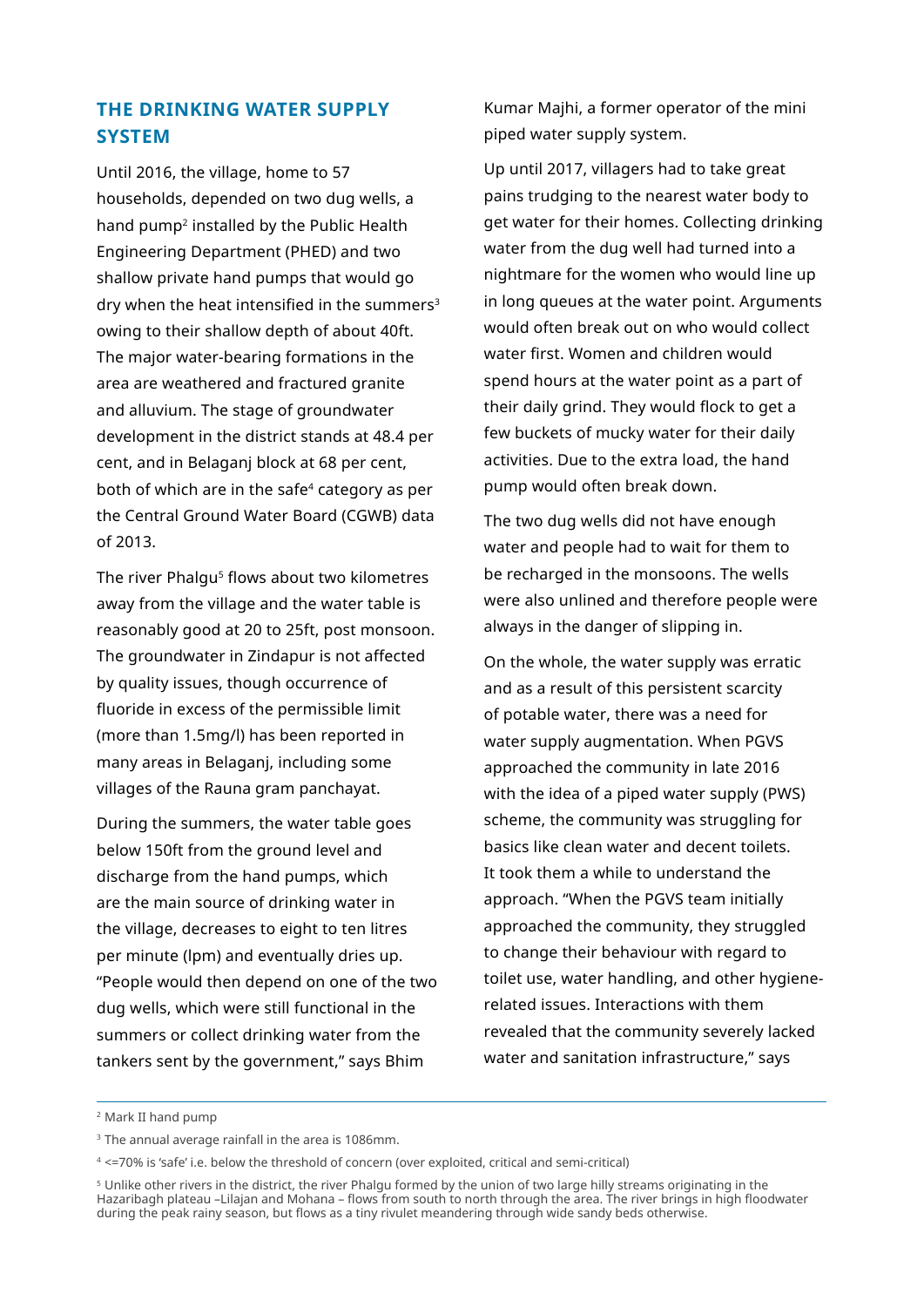

**Social map of Zindapur indicating the selected site where the community has donated land for installation of the mini piped water supply system with overhead tank. (Image: PGVS)**

Pankaj Kumar, WAI. This was the first and foremost challenge which the community wanted to address.

Prior to the initiation of the project, Rapid Rural Appraisals (RRAs) were conducted with the men and women of the community in Zindapur. Discussions were carried out on issues related to the present water sources—community's access to water and sanitation infrastructure, how they were used seasonally, use of water for drinking and domestic purposes, water scarcity, exclusion based on caste, disposal of used water, hygiene, sanitation and waste management, water quality, as well as the community's willingness to handle a project on piped water supply, ensure operations and maintenance, and partially contribute to its capital costs.

The RRA approaches included mapping, ranking, interviewing, seasonal calendars, oral testimonies, participant observation and more. The project adopted a demand-driven approach for village selection as there were other water-scarce villages too, but the need for water was strongest felt by the community in village Zindapur.

In March 2017, the village embraced a decentralised community-managed piped water supply system that allowed them to have tap connections and enjoy water supply for two hours each, thrice a day. WAI and its partner, PGVS, supported the developmental activities as well as construction work. A strong emphasis was laid on the water and sanitation approach for strengthening of environmental catchment protection and water security. For the musahars, the intervention went beyond breaking free from the struggles of accessing potable water. It was about restoring their dignity and bringing them out of marginality, a fate that they had suffered for centuries.

Assessment of the overall water requirement of the village in various sectors, such as drinking, domestic etc., was done keeping in mind the population in 2016 as well as the design population ten years down the line, i.e. till the year 2026.

Households came together to identify the site for the mini piped water supply scheme with the help of PGVS. Local labour was involved to dig the ground and lay pipes and pumps. Very early into the project, the villagers realised the importance of maintenance. The design of the project took measures for inclusion, transparency, and accountability.

The slope of the terrain as well as the habitation spread was considered while deciding on a groundwater-based system.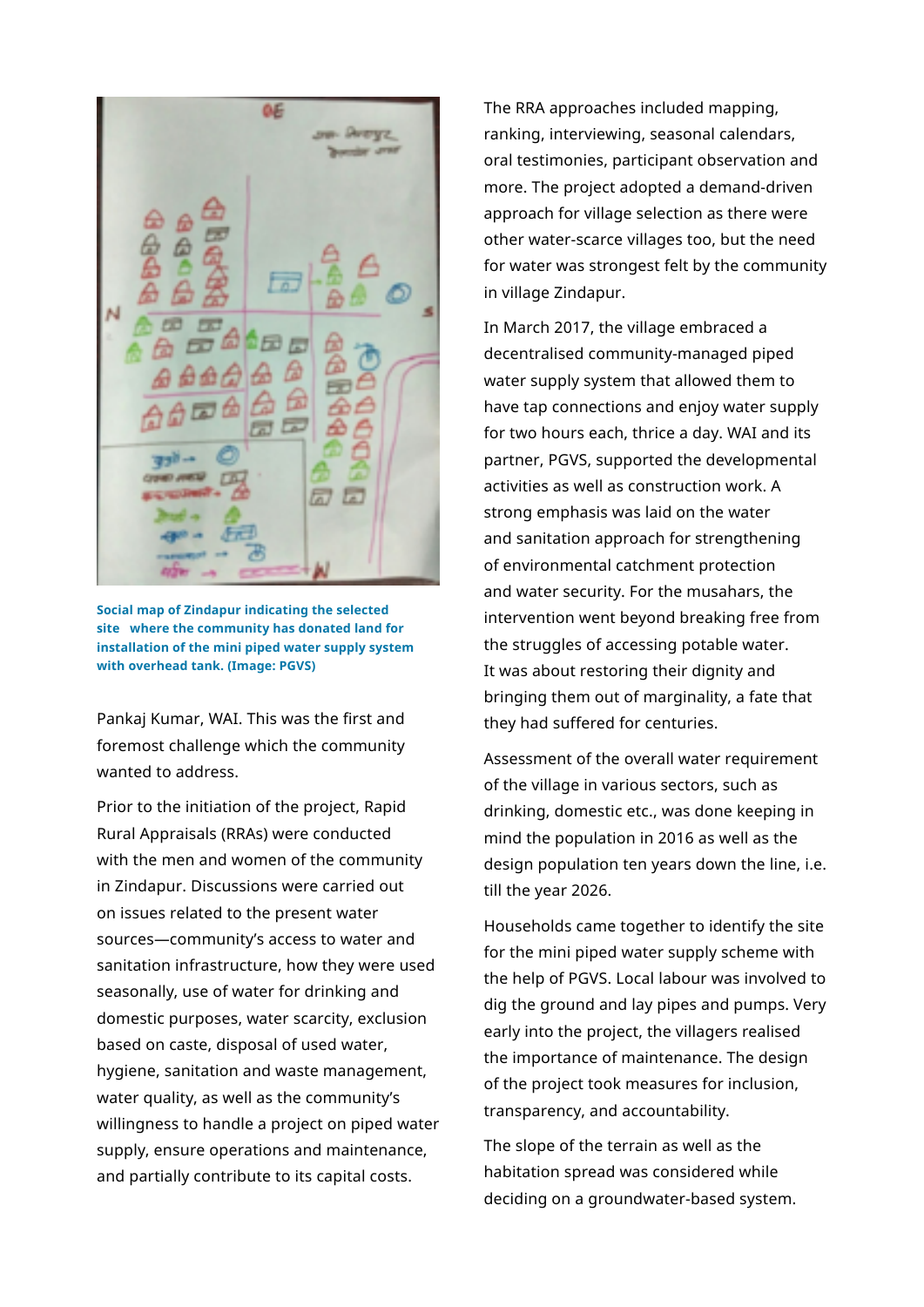

**The dug well was renovated and a cover was installed to prevent accidents.**

The PWS provided connections to all the 57 households through 40 household<sup>6</sup> connections apart from providing water to the primary school, whose hand pump had become defunct over time.

Since Zindapur is a habitation and not a revenue village, it did not have the government-mandated Village Water and Sanitation Committee (VWSC). The responsibility of providing water services therefore, rested with the community, which formed the Grameen Peyjal Swachhata Samiti (GPSS), a water beneficiary committee established at the village level and constituted primarily for this scheme. In Bihar, VWSCs have been constituted on paper, but functional committees are absent on the ground. The scheme-level committee or GPSS at Zindapur comprises eight members who manage the water supply scheme. It has a president, secretary, and treasurer. GPSS has

five women members, of whom one is the treasurer.

The users were fully involved in all the implementation activities, right from identifying the sources, deciding on the technology to be utilised, community contracting (purchase of pump etc.), implementation, as well as the operations and maintenance (O&M) aspects of the scheme. All contracting of goods, works, and services was done at the committee level itself for which adequate training was provided.

The committee also appointed an operator who manages the pump for drawing water and its subsequent distribution. The responsibility of day-to-day maintenance of the water supply system lies with them. The operator, along with some other community members, has also been trained in the O&M of the system. Training sessions were conducted by PGVS on water quality testing

<sup>6</sup> Some are joint families, hence just 40 connections instead of 57. The system covered all households.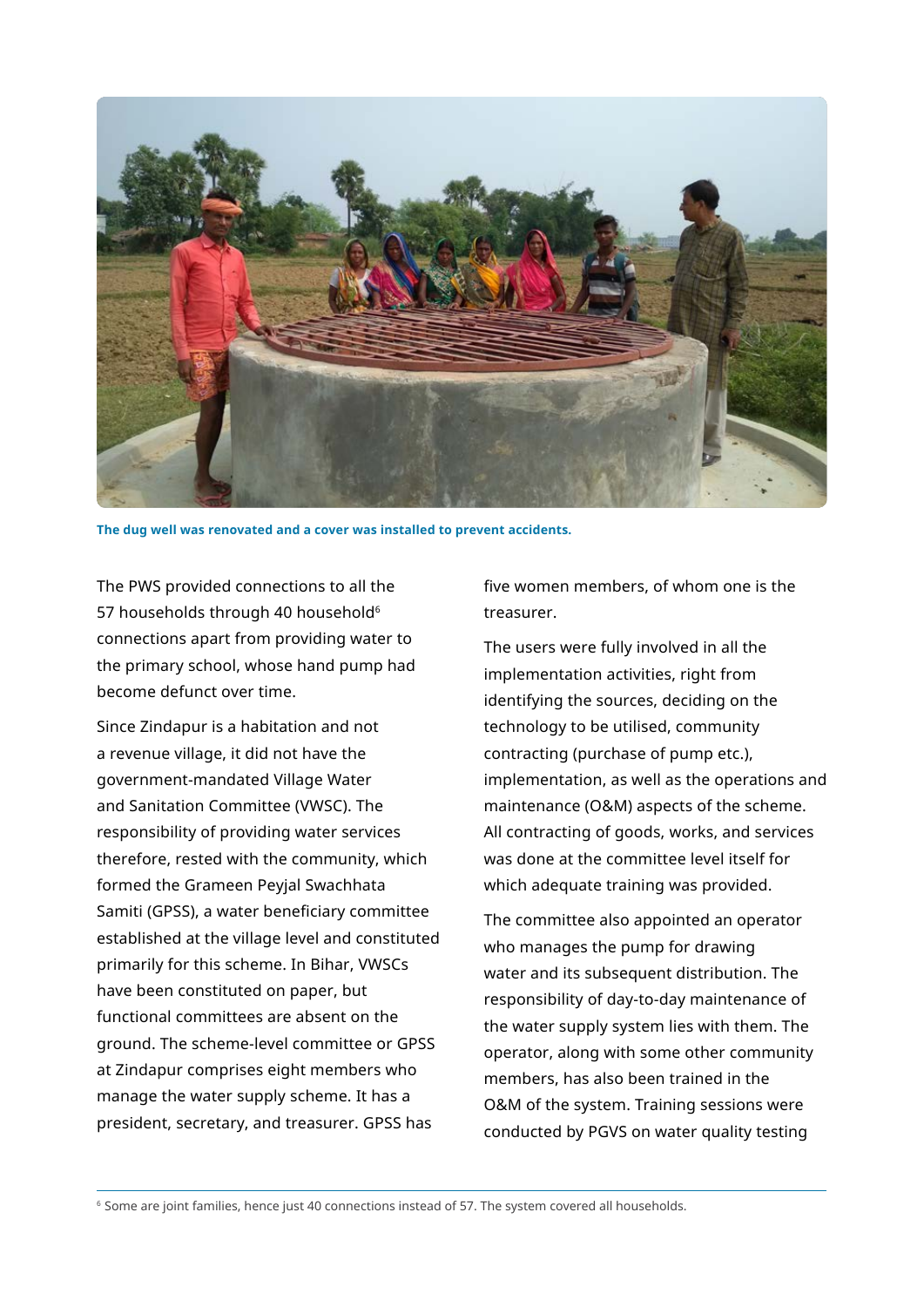

**The project model was based on the community's involvement through all stages that finally resulted in community management.**

and O&M which includes minor repairs, do's & don'ts, and handling of the electric motor pump etc.

The training sessions helped impart knowledge about the technical aspects of the system and the cleaning process of the tank so that the operator could effectively manage the entire system for smooth functioning of the initiative. The operator was also trained on various aspects of the water supply system and informed about the agencies to be contacted when faced with operational and functional challenges. The operator has also been designated to collect O&M charges from the users. The monthly user charge has been jointly decided by the community at INR 30 per month per household. The operator is paid INR 500 a month for his services, such as attending to minor repairs. Electricity consumed for pumping water to the overhead tank is not metered so the community does not pay towards its charges.

Water is supplied thrice a day as the operator switches on the motor between 6–9am (three hours), 1–2pm (one hour) and 5–8pm (three hours).The operator maintains a log book for water supply timings and regulates water supply based on the decisions made by the committee. The per capita availability of water is maintained at 70lpcd. The committee also keeps an eye on wastage and leakage of water and points it out to the users. At their end, the households keep an eye on the water pressure and point out any related problems to the committee and the operator.

The tank is cleaned once in four months with bleaching powder. All repair and renovation work is funded through the user charges collected from the community. The quality of groundwater is tested twice a year (pre- and post-monsoon) by the committee members, who have been trained to use the fluoride testing kit. Laboratory-based tests are also conducted with the support of WAI.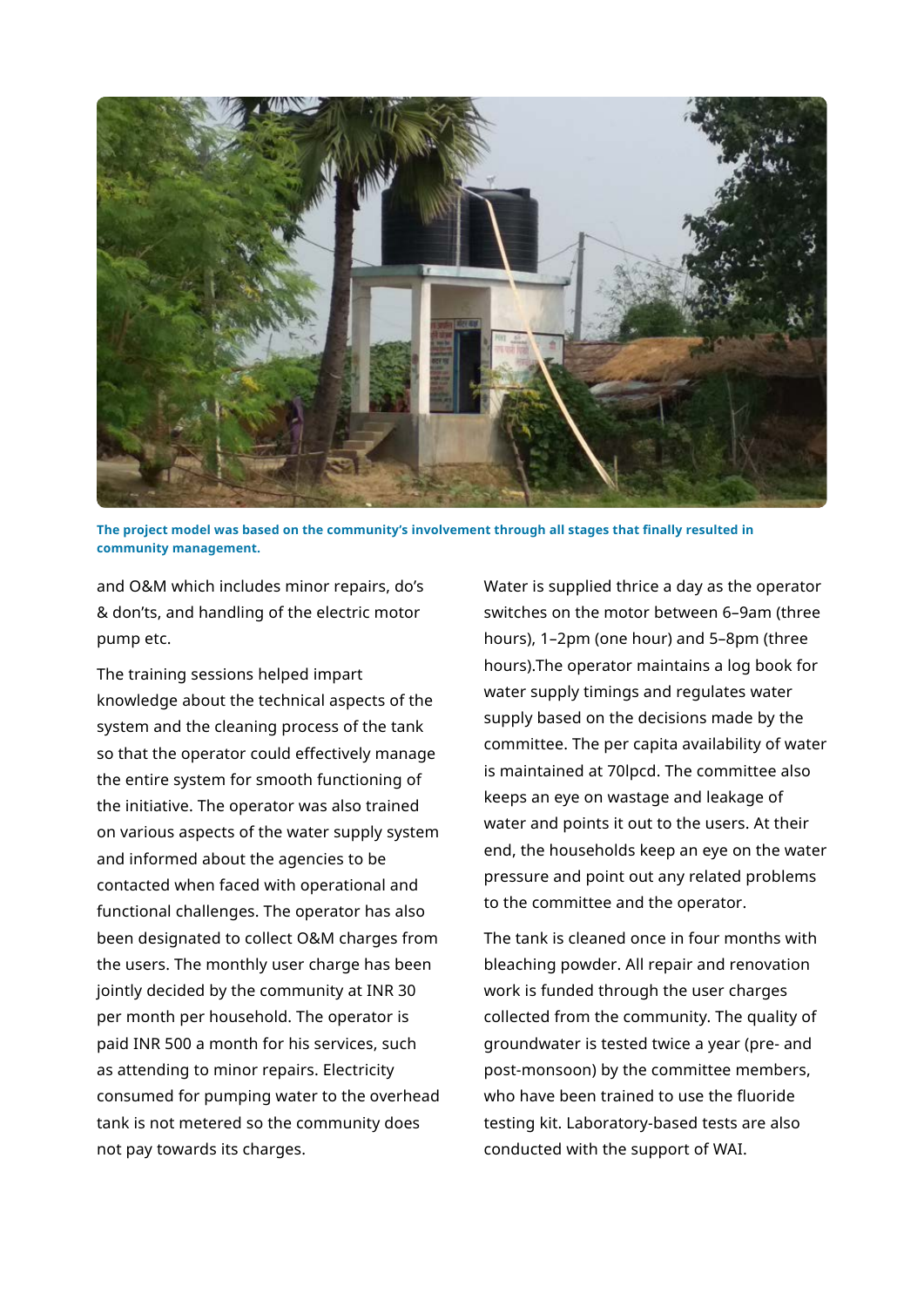The committee has opened a joint account in a bank in the name of the president and treasurer who are joint signatories of the account. The collected water charges and the security money have been deposited in the bank. User charges for a year were collected in advance and deposited in the account. The committee maintains income and expenditure details of the water supply scheme as well as records like cash book and expenditure vouchers. It provides a receipt of water charge to the user against the payment. A check and balance is done annually through a social audit by the community to take account of the total income and expenditure by the committee.

The members have been continuing with the same roles and responsibilities since the inception of the committee in 2017. The operator changed six months back. Water User Committee (WUC) guidelines on O&M by the committee have been painted on the wall of the mini piped water supply system.

This system has been designed for a population of 458 (57 households) at the rate of 70lpcd. The daily water demand at present is 32,060 litres. The system has been designed for a period of ten years; the projected population being 573, considering the decadal growth rate of Gaya for 2001– 2011 as 26 per cent.

## **COMMUNITY-OWNED WATER SCHEME**

Village Zindapur, where once the need and subsequently the demand for safe drinking water, at household level, seemed difficult to generate, now has a functional household tap connection. The project focused on empowering the users to plan, operate, and maintain their own water supply systems; a

sharp contrast from the top-down manner of planning and delivering local schemes. The scheme cost was INR 6,31,000 and the villagers contributed about 10 per cent of the cost (INR 63,000), while WAI provided the rest. The gram panchayat donated a 20x20ft plot for construction of the system while the community contributed 12 days of labour and INR 1,000 per household as connection charge. However, both labour and connection charge were waived off for the two womenheaded households.

Care was taken to plan and run the mini piped water supply system in a manner that it could meet the O&M expenditure and be financially self-sustainable. The idea is that the committee should have substantial reserve funds to deal with any exigencies as well as earn a decent amount of interest on the deposit.

The committee has been successful in this and has a decent reserve fund. It also managed to get a new transformer for the village, which reduced power cuts and thereby assured supply of drinking water. They also lobbied for and got funds to the tune of INR 50,000 from the gram panchayat funds for renovation of the primary school. The scheme made everyday life much easier for people, especially the women who earlier had to undergo hours of backbreaking labour to fetch water each day.

The WAI–PGVS project brought water to each household by putting local communities in charge of managing their own water supply scheme. However, improved water access increased wastewater generation. Subsequently, the community demanded a proper drainage system as well. The committee has been trying to leverage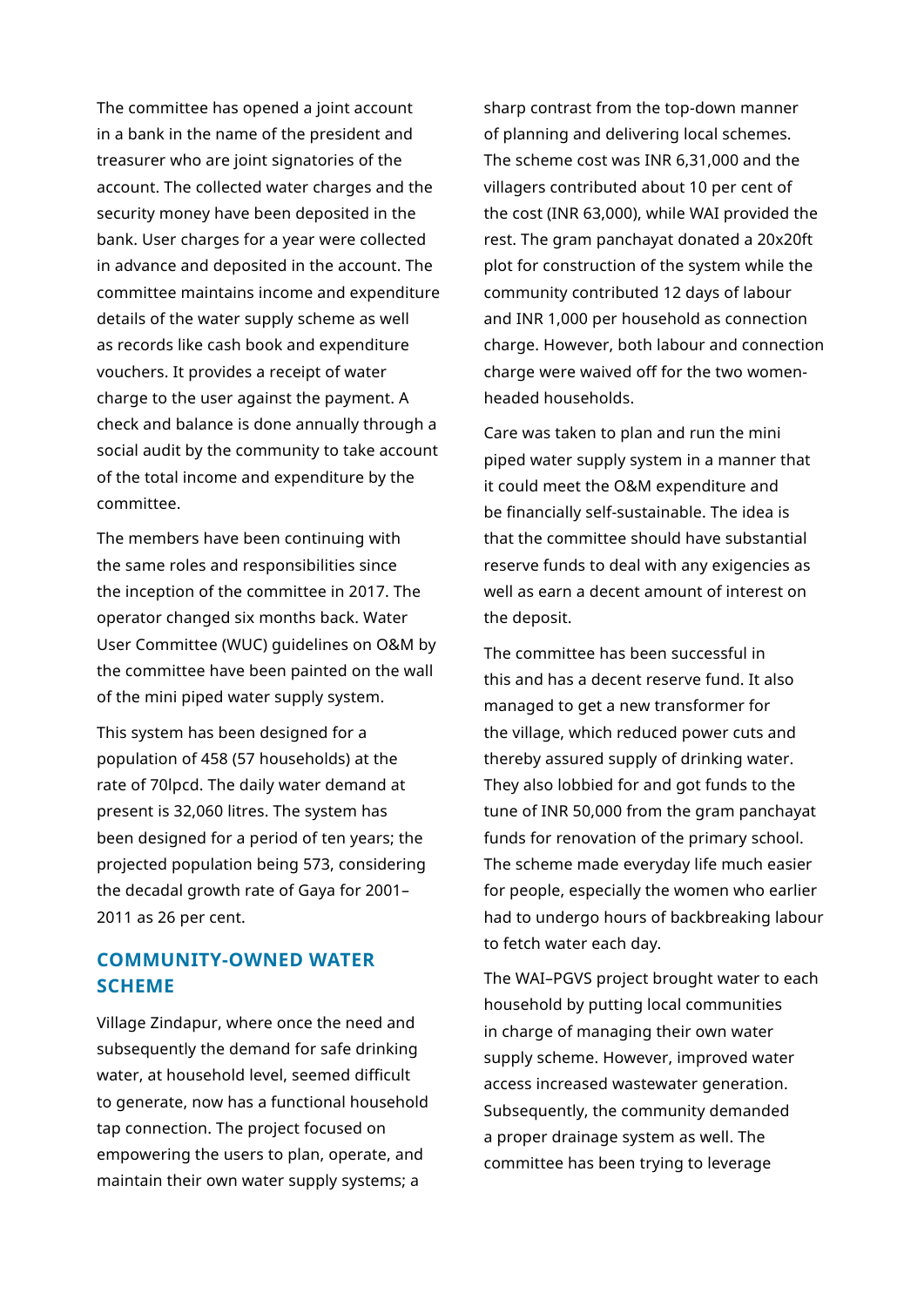#### **Operation and Maintenance - Cost Projections**

| <b>Cost recovery</b>                                                         | <b>Expenses (projected and actual)</b>                                                                                                                              |
|------------------------------------------------------------------------------|---------------------------------------------------------------------------------------------------------------------------------------------------------------------|
| Per household O&M cost @ Rs. 30/month collected<br>from 57 HH                | Annual maintenance charges comes to 0.25% of<br>the total project cost at Rs. $6,31,000 =$ Rs. $1,577$                                                              |
| Per household O&M cost per year Rs. 360                                      | Projected salary towards operating staff @ Rs.<br>1,000 per month = Rs. $12,000$<br>Actual maintenance charges of operating staff @<br>Rs. 500/month= Rs. 6000/year |
| Per month collection of O&M charge from 57<br>households $@Rs.30 = Rs.1,710$ | Reserve fund - Projected and actual both - 5% of<br>annual income as reserve fund Rs. 1,026                                                                         |
| Annual income Rs. $1,710*12 =$<br>Rs. 20,520                                 | Total costs (projected) = Rs. $14,603$                                                                                                                              |
|                                                                              | Total costs (actual) = Rs. $8,603$                                                                                                                                  |
| Total profit (projected) Rs. 20,520 - 14,603 = Rs. 5,917                     |                                                                                                                                                                     |
| Rs. $20,520 - 8,603 =$ Rs. 11,917                                            |                                                                                                                                                                     |

panchayat funds for household drainage connections as well as pavement for roads. Despite multiple attempts, their pleas have gone unheard possibly due to petty politics within the gram panchayat.

PGVS plans to pilot household-level metering in the village. The rise and fall of the groundwater table is monitored by keeping a record of the water level in a nearby dug well, but resources are not available for groundwater monitoring. The pyne system $<sup>7</sup>$  as well as a sanitary dug well</sup> which is within 100m from the borewell of the piped water system, serves as a recharge unit.

Numerous meetings and discussions were facilitated by PGVS and attended by the sarpanch, concerned authorities, and government officials before the community decided to initiate the project. The scheme faced challenges until the summers of 2019, as a handful of the community members refused to pay the monthly water charges.

This was however resolved internally in their committee meetings.

The project has shown that the poor are able and willing to pay a nominal fee for getting water. Clearly, the project promoted local leadership amongst the community members. Several women are actively involved in the working of the water supply system. "Women who would formerly not even come out of their houses, today actively participate in the committee as well as in other village meetings," says Krishna Paswan, president of the committee.

The village with no toilets till only a few years back, now boasts of 22 toilets. Now the water sources do not get contaminated during the monsoon, which has led to a reduction in the health problems of the people. The project also involves teachers to talk regularly about cleanliness and the importance of washing hands.

<sup>7</sup>Ahar-pyne are traditional floodwater harvesting system indigenous to south Bihar. Under the system, water- channels called pynes divert water from rivers to a tank, locally called Ahar.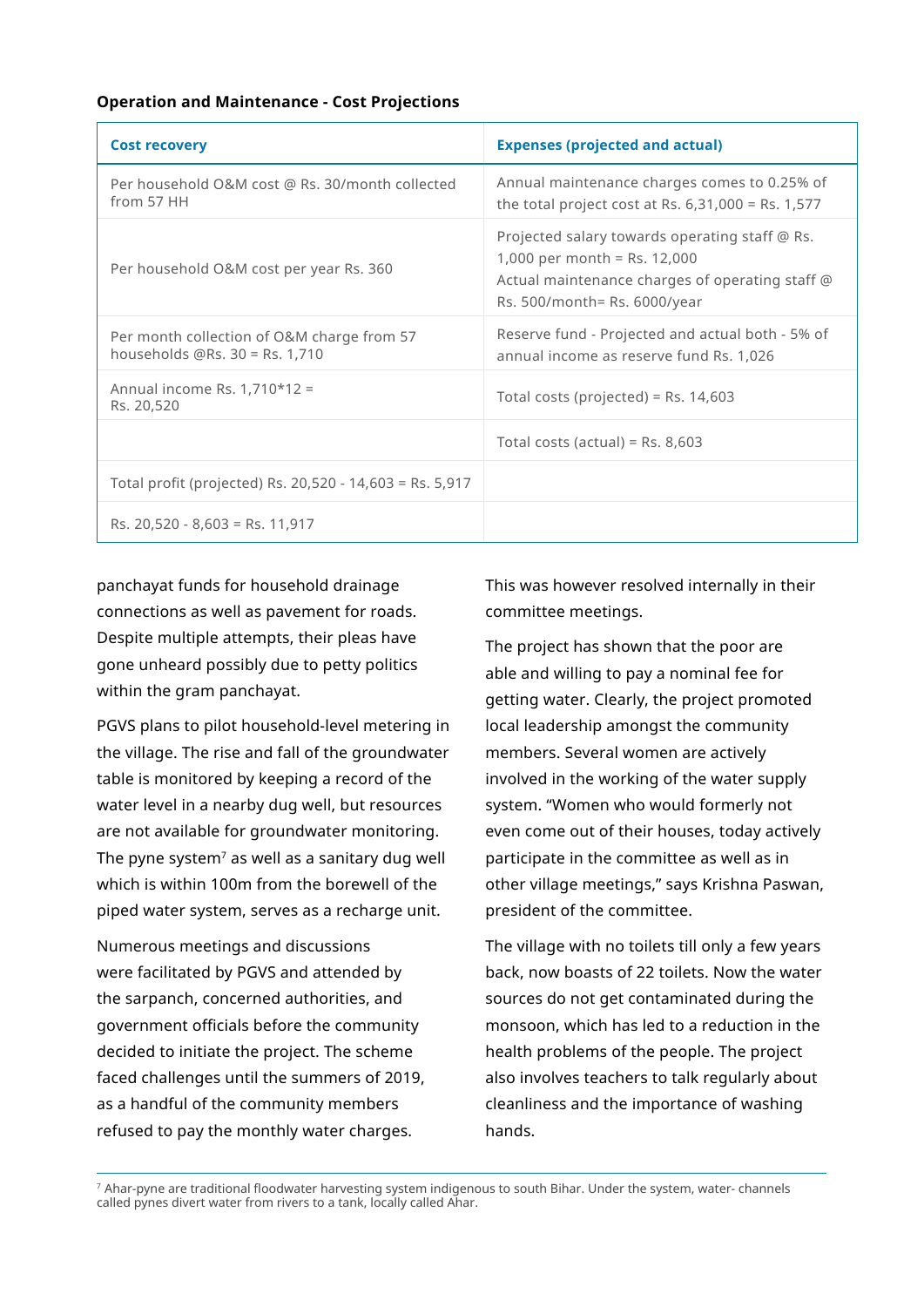

**The village with no toilets till only a few years back, now boasts of 22 toilets. The water sources do not get contaminated during the monsoon now, leading to a reduction in health problems. The project also requires teachers to regularly talk about cleanliness and the importance of washing hands.**

The technology is simple and comprises an electric power pump fitted into a borewell. It has a submersible boring (80lpm discharge) to a depth of 120ft and 70ft pipe lowering, a two horse power (HP) motor and two 5,000 litre water storage tanks. Each overhead tank gets filled in about an hour and water is made available to the community members through household tap connections. Each household has two pipe connections – one in the toilet and one in the kitchen.

The scheme provides clean drinking water, is user-friendly, time-saving, has low O&M costs, and is environment friendly. The community has also tried to ensure sustainability of the source by taking up Integrated Water Resource Management (IWRM) activities from 2018, such as roof rainwater harvesting at community places and individual householdlevel water recharge, cleaning of the nearby

well and making it ready for rainwater harvesting. Activities like plantation, desilting of field ponds and ahar-pyne were leveraged through MGNREGA schemes.

Tubewells for irrigation purposes are not present in the village, and widespread groundwater extraction is yet to emerge as a problem here. Bihar has a Groundwater (Regulation and Control of Development and Management) Legislation since 2015 which restricts<sup>8</sup> boring without permission in notified areas where there has been a rapid depletion in the groundwater table.

### **FAILED ATTEMPTS AT SCALING UP**

The system was replicated through government funds from the Panchayati Raj Department and executed by the Department of Rural Development (DRD) in the neighbouring village of Lodhipur but

<sup>8</sup> Existing borewell owners in notified areas are required to get themselves registered with the State Groundwater Authorities and for installing tubewells in notified areas, a permit would be required and penalties could also be imposed for failure to comply with the provisions of the act.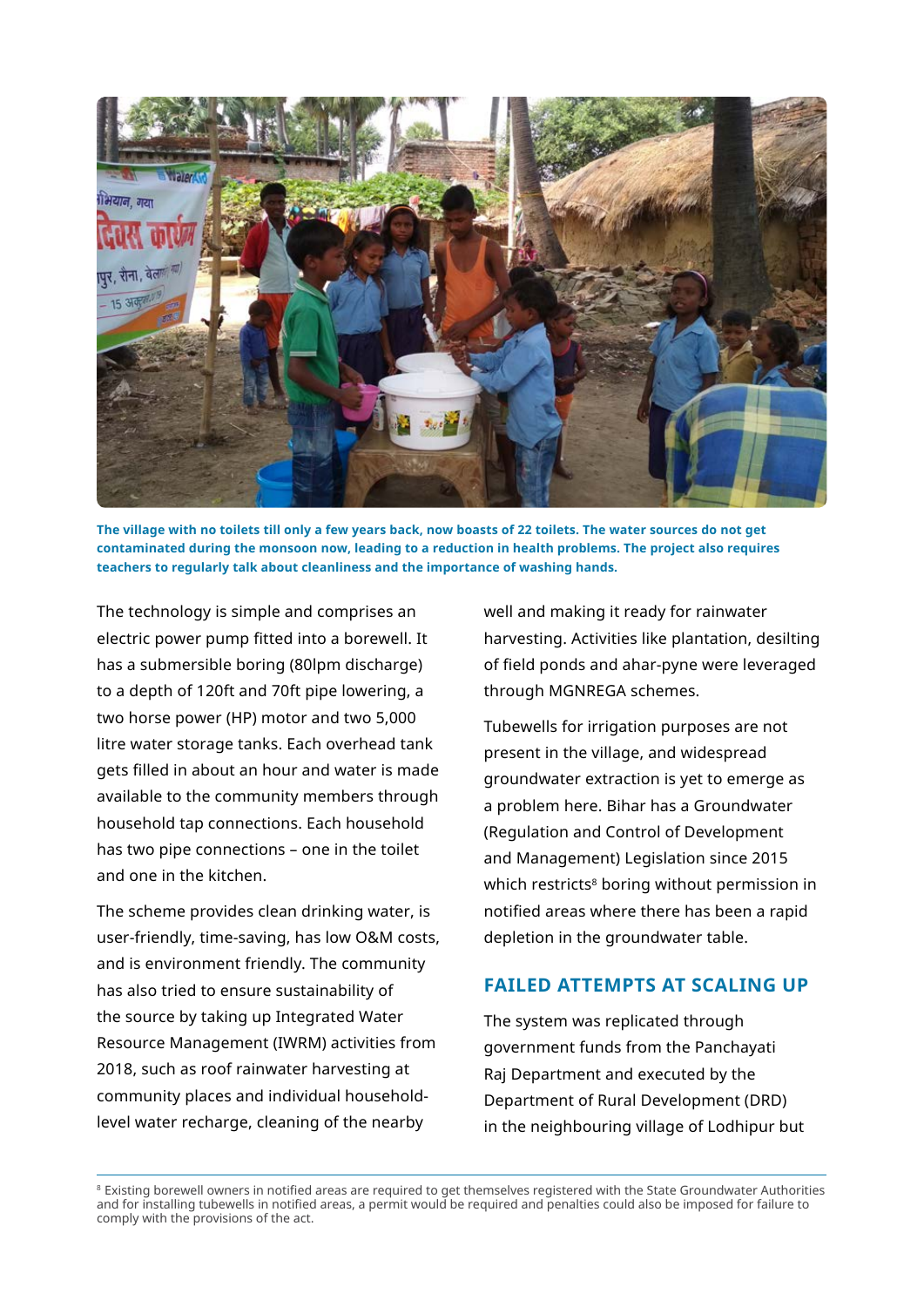

**(L-R) The president with the present and the former operator of the Zindapur scheme.** 

became defunct in the absence of community organisation efforts. "The community refused to undertake O&M and pay for user charges to maintain the system after they were handed over the scheme," revealed Ramprakash Paswan, the secretary of the committee at Lodhipur. This top-down supplydriven approach yielded low ownership by the community, while a nominal recovery rate led to the system going defunct once the motor broke down. The small 5,000 litre tanks required the operator to pump water at least four times a day. The tardy collection of user charges made it difficult to pay the operator's salary or the electricity charges. No care was taken here by the DRD to ensure that the gram panchayat or habitation be selected only if it demonstrates willingness and commitment, through a resolution, to take up the scheme and is supported by a resolution by the gram panchayat.

Toilets constructed in the villages in this area were reported to be shallow, single pit toilets, which would get filled up in a short duration, leading to seepage of wastewater into the soil, causing further contamination of groundwater and affecting the piped water supply source in the future.

## **RURAL WATER SUPPLY SCENARIO IN GAYA, BIHAR**

The gram panchayats are also being covered under the 'Har Ghar Nal Ka Jal' programme of Bihar, which aims to provide clean drinking water to every citizen, without any discrimination. This is a resolute endeavour to provide clean drinking water to approximately two crore households in the state with a view to end their dependence on hand pumps and other sources of drinking water.